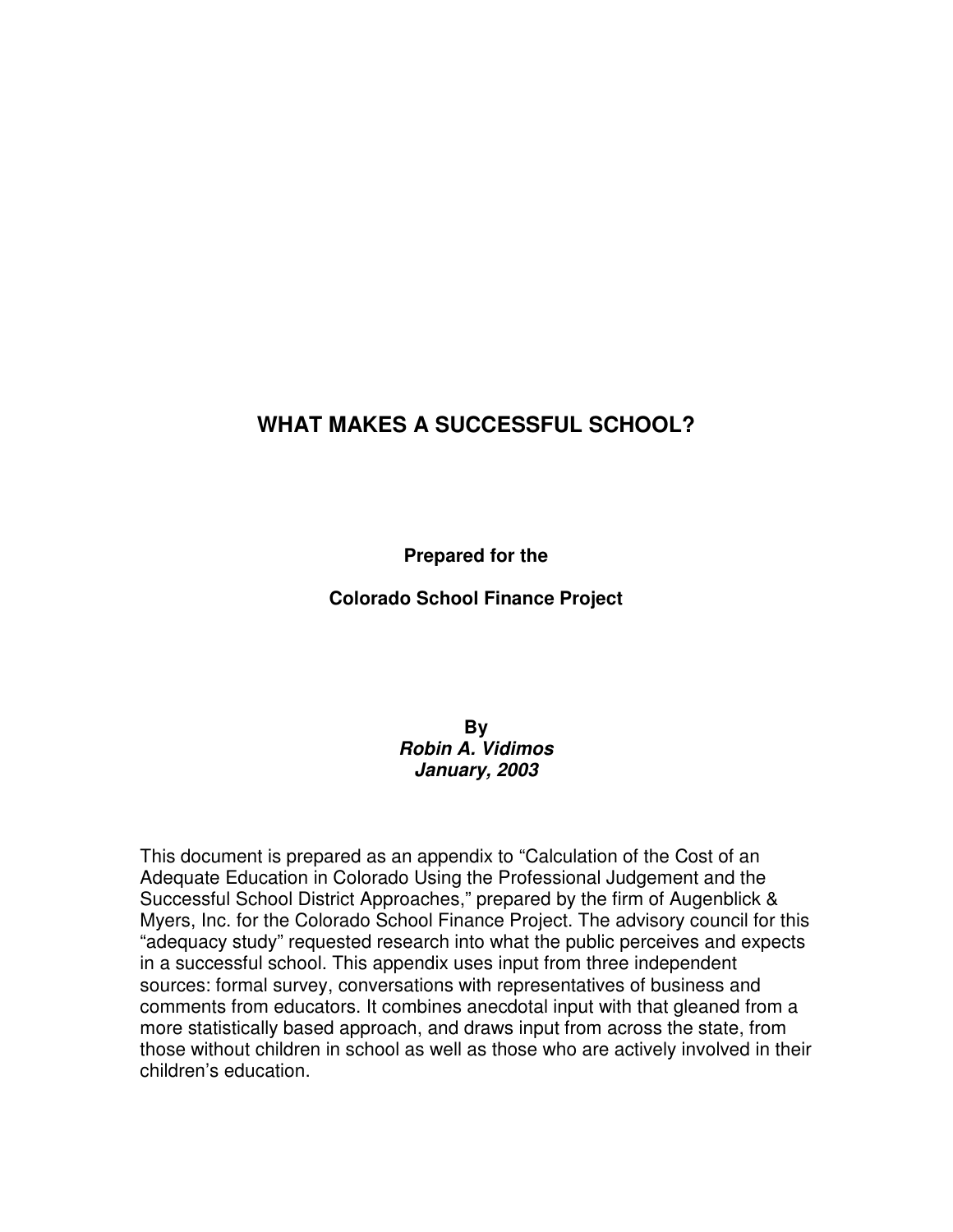State statute, federal law and legal opinion look at school success through a variety of objective measures. Such measures, quantified with relative ease, evaluate student achievement against state standards. In Colorado, the "successful school" approach is based on school-wide performance as determined by the Colorado Student Assessment Program (CSAP) tests, measuring student performance in reading, writing, mathematics and science. The state has also developed an implementation plan, which has been accepted, to meet the requirements of the federal No Child Left Behind legislation. Under this plan, student performance in reading and mathematics will be measured using CSAP tests. The state has established baseline performance targets by grade level and demographic subgroup to measure progress on the way to the state and federal objective, which is that all public schools and districts will have reached the goal of 100% proficiency in reading and mathematics by the end of the 2013-14 school year.

Parents of school-age children are interested in successful schools, but they are hardly the only group with such a vested interest. Other stakeholders include employers, local property owners (because schools with good reputations have a positive impact on property values) and students, as well as parents of grown children, grandparents and tax payers. Those interested in the course of public education look to subjective as well as objective measures when they consider the success of their local schools in particular, and of public education in Colorado in general. If educational excellence is the goal, then that which measures a successful school should take into account both the objective and subjective concerns.

The 6<sup>th</sup> Annual Public Opinion Survey of Colorado Public Schools<sup>1</sup> indicates that the public, a sample which includes adults with and without school-age children, is generally satisfied with the performance of public schools, though the split between those who are satisfied and those who are not is becoming clearer. "At all three levels of schooling, the percentage of respondents giving public schools high grades has increased over time. At the same time, however, more respondents are giving Ds and Fs now than they did in prior years," says the narrative accompanying the survey.

While there has been a trend of increasing satisfaction with the job of education – 57% give a positive rating with regards to the job schools are doing in this arena – Coloradans' satisfaction with districts' maintenance of the physical plant is dropping. Concern over the state of the physical plant is demonstrated by the number of bond issues that school districts across the state have passed in recent years as well as by the survey results, in which 61% of respondents rated school districts' building and maintenance as excellent or good, a four percentage point drop over last year's rating. If respondents are generally

 $\overline{a}$ <sup>1</sup> Conducted by the Wells Fargo Public Opinion Research Program of the Graduate School of Public Affairs, University of Colorado-Denver in cooperation with The Colorado Association of School Boards and The Colorado Association of School Executives. Sponsored by George K. Baum & Company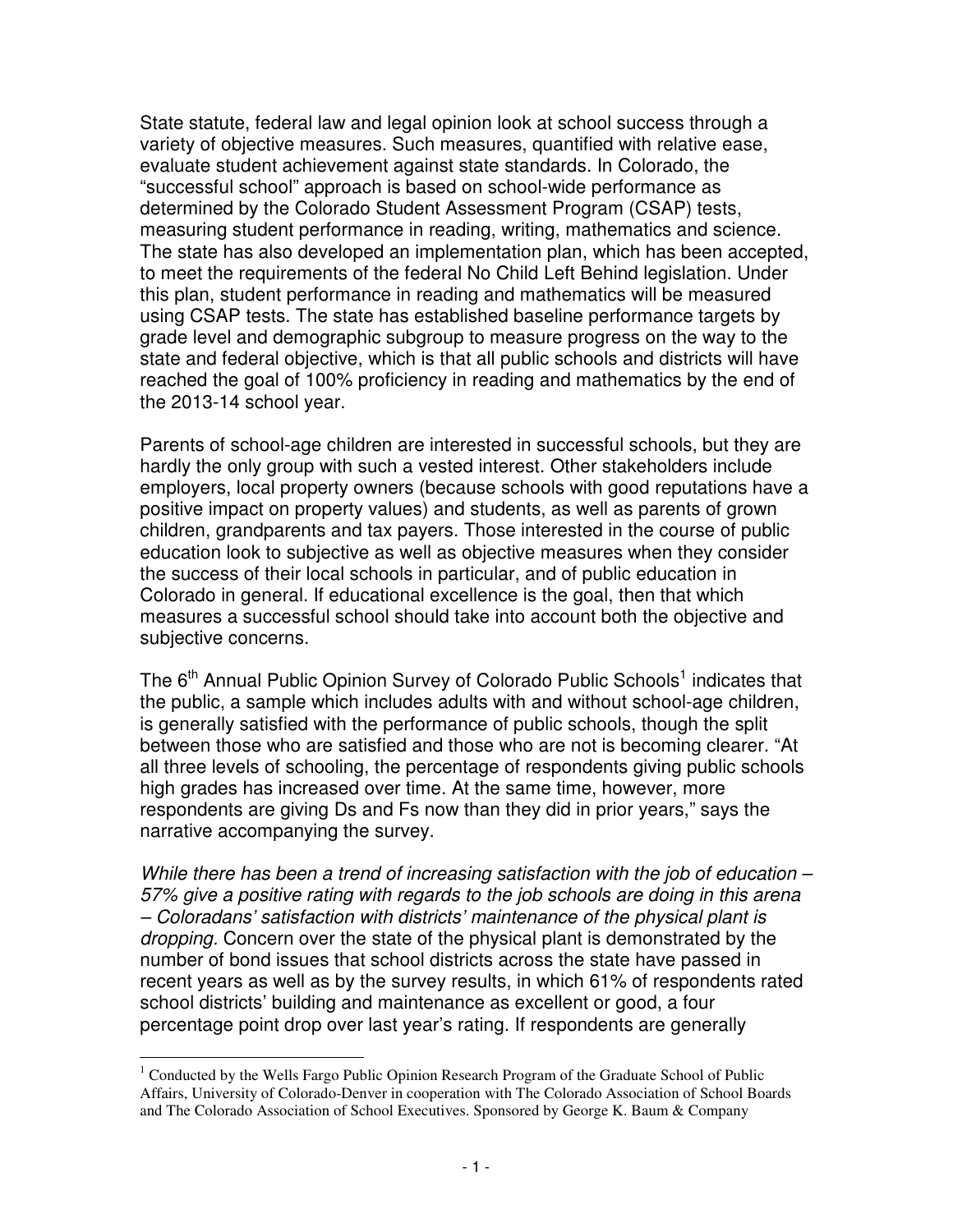pleased with what is going on in the classroom, they are beginning to show concern with school districts' abilities to provide a well-kept learning environment, with solid roofs, efficient heating and cooling systems and asbestos-free floor and ceiling tiles.

Opinions are more divided on the effectiveness of the state's standards and accountability programs. One conclusion offered in the survey: "When asked to rate the effectiveness of this strategy on a scale of one to 10, only 24% give a score of eight or higher, indicating they think it is a very effective approach to reform. At the other end of the continuum, more than one-fifth (22%) think this approach is not at all effective (a score of three or lower)."

The survey results also state that "The CSAP state standards tests receive a lukewarm endorsement from the public. Only 12% are very confident that they are a good measure of student learning. Nearly half (49%) are somewhat confident. Fully 36% are not confident that the CSAP tests are a good measure of student learning. Consistent with these findings, three-quarters (75%) think that the state needs to use other measures in addition to the CSAP in order to assess everything students should be learning."

This survey did not include open-ended questions that would allow for respondents to discuss attributes of a successful school or to remark upon where improvements might lie. However, the Colorado Association of School Boards (CASB) initiated a series of brown-bag discussions in order to gain input from a sampling of Colorado business communities. The purpose of this "Now What?" project was to gain information on how employers perceive the effectiveness of school reform measures, from the first steps toward standards-based and school choice reform in 1993 to the present.

This study took a decidedly subjective approach, and those discussing education ranged from involved parents to interested citizens. Specific knowledge of public education varied. Though the perceptions were generally positive, parents of school-aged children expressed some frustration. One participant observed, "People don't understand the opportunity to seek out what's best for your child," and said that a parent needs to be an activist to know what is going on. And though parents were taking advantage of the opportunity to open-enroll in a school of choice, it was noted that such decisions weakened neighborhood bonds. Finally, there was a perception and a concern that families who lack the time or the ability to research alternatives or to transport students to a school of choice were finding themselves at a disadvantage.

Knowledge of the impact of school reform measures was also uneven. One parent praised his child's school district, saying that he was seeing more early evaluation of students, with the impact that schools were better able to identify learning issues. The topic of CSAP brought out a variety of concerns. One participant wondered if bright students were getting what they needed or if they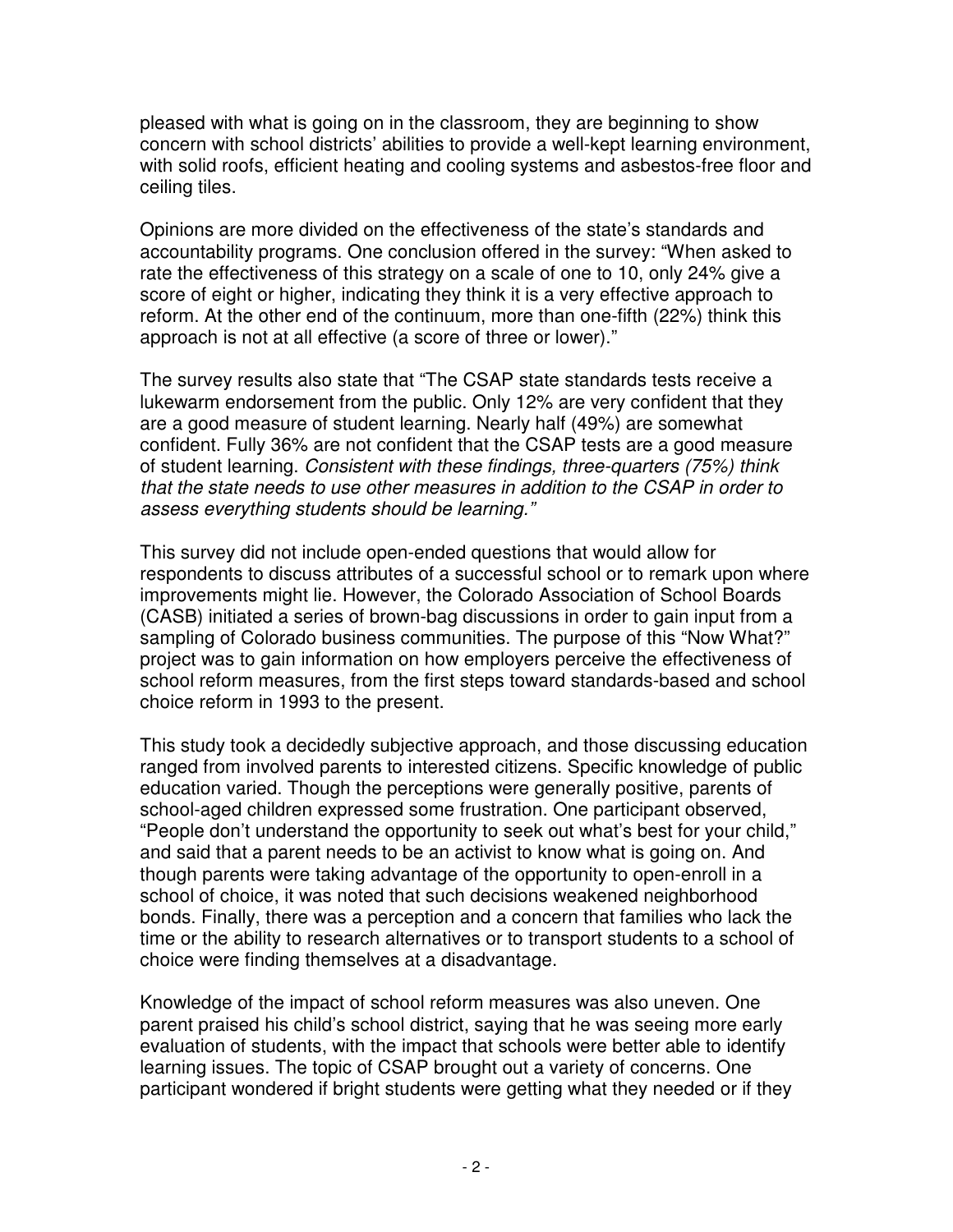were getting only what was needed to facilitate test scores. Another group was surprised to find that performance on the CSAP carries no direct consequences to the students taking the test.

For business, the rubber of school reform meets the road of job performance in the quality of the graduates. Businesses aren't clearly seeing a higher quality graduate today than they saw in 1995. Grammar and spelling continue to be concerns, and there is also a worry that music and art are being left behind as schools tightly focus their efforts on performing well on CSAP. One participant asked bluntly, "Are we getting a better education or just more tests?" Accountability measures have led to parents becoming more involved in their child's education, but some felt education hasn't improved for the students falling in the bottom third. There was a perception that the importance of soft skills, such as critical thinking skills, were being ignored and that evaluating school success through a single test ignores the impact of parental involvement on student achievement.

A different take on what makes a successful school is provided by those immersed in the day-to-day world of education. The Colorado Association of School Executives (CASE) joined CASB to gather information from administrators and school board members at a series of regional meetings held in September and October of 2002. Representatives from all of the state's 178 school districts had an opportunity to participate in these forums. Attendees were asked simply, "What is your definition of a successful school?" The most common response, coming repeatedly from each of the ten settings, is that a successful school is one that is responsive to individual student needs. Other responses looked at a number of aspects of school character that are not currently measured in the "successful school" model. Specific responses include:

- A school that can financially support, without prejudice, every program each individual student needs
- A safe, nurturing atmosphere where learners can reach their potential
- Healthy community of parents, teachers and community members working together to mentor youth in a safe, inclusive environment
- Strong curriculum. Open communication
- Place where teachers can individualize instruction
- Parents that participate, teachers who care
- Academic excellence
- Demonstrated achievement for every child
- Parents welcome and participating members of the educational community
- School that serves all its youth vocational as well as college-bound
- 5R's include respect and responsibility
- Diagnosing learning problems with prescriptive action. Addressing the needs of average students.
- Schools small enough to know their students, staff and families